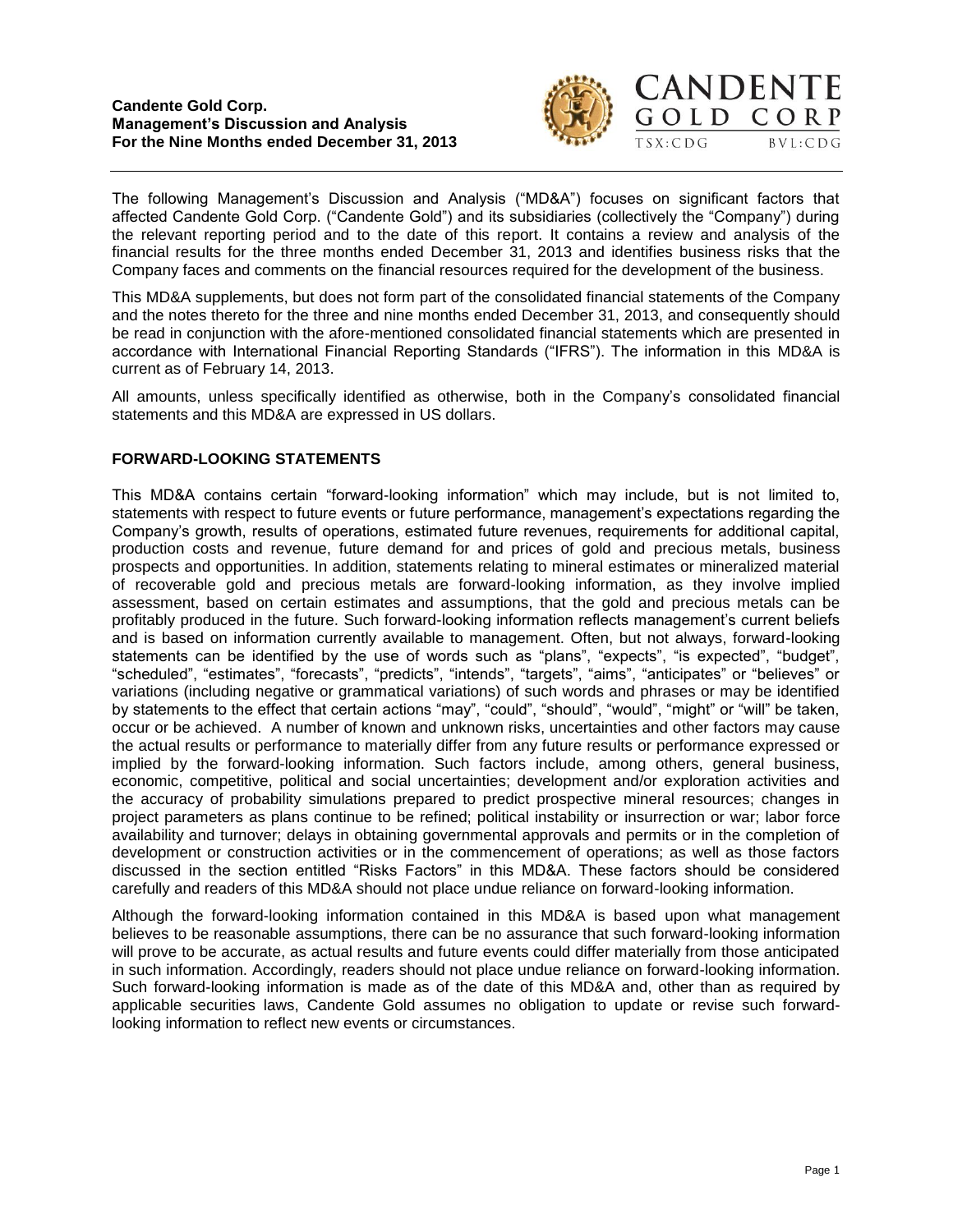

### **USE OF NON-GAAP MEASURES**

In this document, we refer to terms that do not have any standardized meaning prescribed by International Financial Reporting Standards ("IFRS"). Our usage of these terms may vary from the usage adapted by other companies and they cannot be reconciled to comparable terms in the issuer's, consolidated financial statements for the three and nine months ended December 31, 2013.

In this document and in the Company's consolidated financial statements, unless otherwise noted, all financial data is prepared in accordance with IFRS.

#### **BUSINESS OVERVIEW AND STRATEGY**

The Company is principally engaged in the exploration and development of mineral properties in Mexico and Peru. The Company is in the exploration stage as its properties have not yet reached commercial production and none of its properties is beyond the preliminary exploration stage. All work presently planned by the Company is directed at defining mineralization and increasing understanding of the characteristics of, and economics of, that mineralization. The Company's principal assets are the El Oro gold-silver property located in the states of Mexico and Michoacán, Mexico (the "El Oro Property (or the "Property"). As of the date of this MD&A the Company holds a 70% interest in the El Oro Property and 100% of rights to explore and reprocess tailings deposits that are located throughout the Municipality of Hidalgo, State of Mexico. The Company plans to commence evaluation activities on the recently acquired gold and silver tailings deposit as well as to continue exploration of the mineral property. Exploration has been proposed to include detailed exploration target follow-up of 31 new priority surface targets identified by an ASTER/structural interpretation and compilation process as well as continued compilation and 3D model development and completion of a geo-statistical study to highlight higher grade controls at San Rafael that may apply to the district as a whole.

#### **PROJECT SUMMARY & OPERATIONAL OUTLOOK**

*The forward-looking information contained in this section is subject to the risk factors and assumptions contained in the section "Forward-Looking Statements" included with this MD&A. These factors are described under the heading "Risk Factors" and are Non-GAAP measures.*

#### *Mexico*

#### **El Oro Property**

The El Oro Property is located in one of the most significant high Grade Gold-Silver Districts in Mexico approximately 110 km west-northwest of Mexico City in the states of Mexico and Michoacán within the El Oro and Tlalpujahua mining districts. The district hosts 57 known veins of which at least 20 veins have past production of precious metals. The majority of historic gold and silver production came from two principal veins, the Veta San Rafael and the Veta Verde with historic production to date of over 8 million ounces of gold equivalent. Historic mining grades were in the range of 19 to 80 grams per tonne ("g/t") gold and between 240-800 g/t silver. Company personnel have identified the existence of 143 drill holes, 115 historic shafts and 44 adits on the Property. The Company currently holds a 70% working interest in the Property.

Since 2006 the Company has completed a comprehensive exploration program that has resulted in the discovery of additional gold and silver mineralization well below the historical workings of the San Rafael Vein over a strike length of approximately 3.5 kilometers.

On July 27, 2012, the optionor Goldcorp S.A. de C.V. ("Goldcorp Mexico") and Desarrollos Mineros San Luis, S.A. de C.V. ("Desarrollos") confirmed that the Company had met all of its obligations for the exercise of the second option (pursuant to the Company's letter dated May 1, 2012) under the Letter Agreement dated May 5, 2006 as amended pursuant to the agreement dated February 2, 2009 and September 30, 2009. By way of this letter Goldcorp Mexico and Desarrollos elected not to proceed with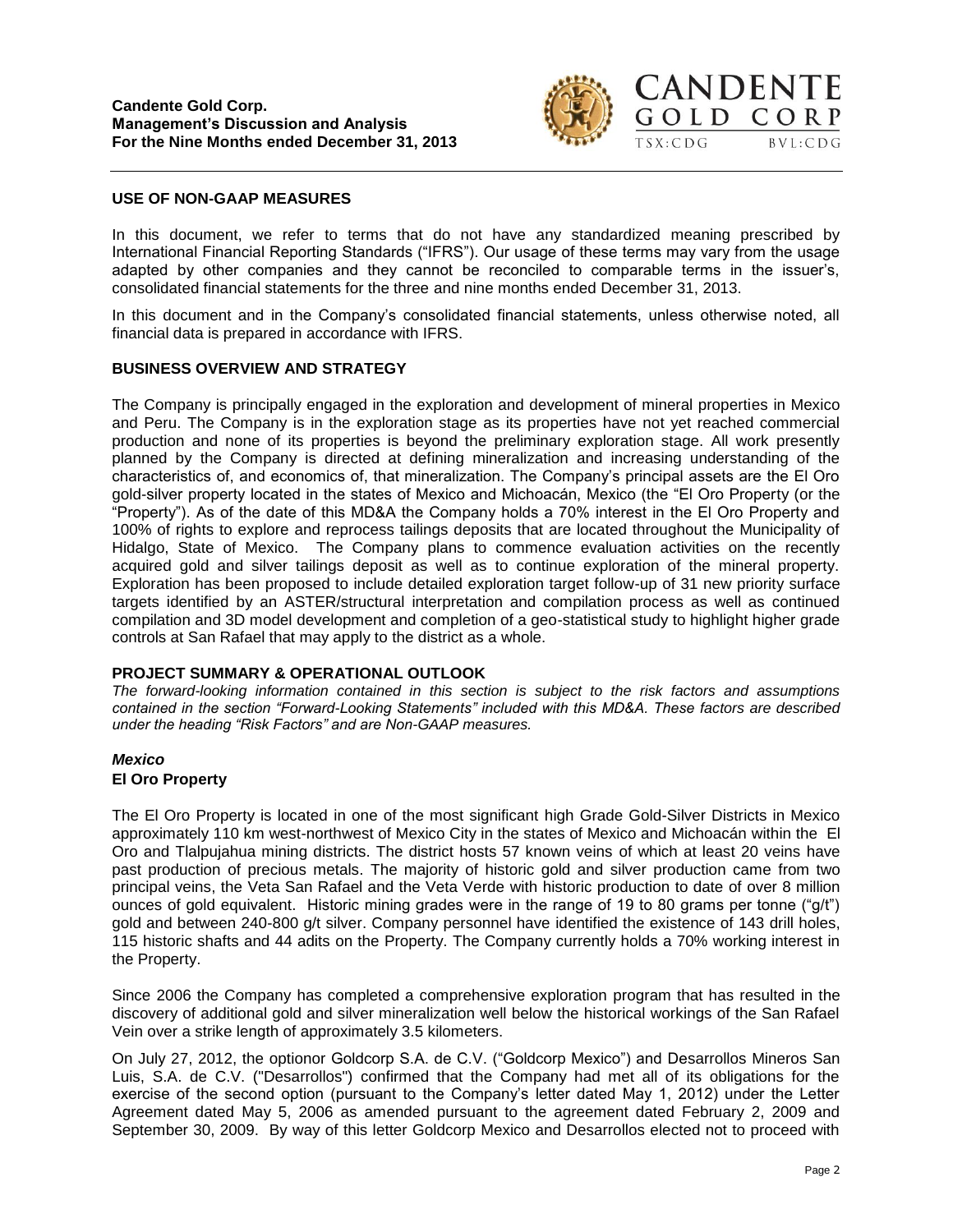

the Back-In Option on part of the property, but elected to maintain their 30% undivided right, title and working interest in the entire property.

On June 12, 2013, the Company signed an agreement with the municipality of El Oro that provides the Company with the access and processing rights to tailing deposits from the historic El Oro mines which contain elevated levels of both gold and silver and which management believes may have the potential to be recovered economically. The tailings deposits lie within the town site of El Oro, are easily accessible and are immediately adjacent to existing road access, as well as power and water services. The first stage (Phase I) allows the Company a one year period to carry out the necessary test work to ascertain recoveries and potential economic viability of a tailings reclamation and reprocessing operation, for contributions of US\$25,000 upon signing the Agreement and monthly contributions of US\$3,000 starting 30 days after signing the Agreement. The contributions will be used by the Municipality to fund Social projects. If Candente Gold decides to enter into the processing and the reclamation phase (Phase II), then an 8% Net Profits Interest ("NPI") will be paid to the municipality during the period of operation. If during any months of processing, there is no NPI due then a monthly contribution of US\$3,000 will be made. Please also refer to news release dated June 13, 2013.

The Company is planning to commence the exploration work on the tailings during the fiscal 2014.

# **Peru Properties**

During the period ended December 31, 2013, the Company paid \$126,568 towards its 2013 concession fees and also received \$43,876 from various parties for these same concession fees.

# **CONSOLIDATED OPERATING HIGHLIGHTS FOR THE NINE MONTHS ENDED DECEMBER 31, 2013 AND 2012**

| <b>Operating Highlights</b>                                                          | 2013                               | 2012                                   | Change                                                | %<br>Change                                       |
|--------------------------------------------------------------------------------------|------------------------------------|----------------------------------------|-------------------------------------------------------|---------------------------------------------------|
| <b>Exploration Operating Highlights</b>                                              |                                    |                                        |                                                       |                                                   |
| Corporate Social Responsibility<br>Drilling<br>Exploration<br>Project administration | 17.187<br>38<br>296.855<br>259.592 | 68,492<br>38,358<br>519.475<br>467.575 | \$ (51, 305)<br>(38, 320)<br>(222, 620)<br>(207, 983) | $(74.91\%)$<br>$(99.9\%)$<br>(42.85%)<br>(44.48%) |
| <b>Total Exploration Expenses</b>                                                    | \$573,672                          | \$1,093,899                            | \$ (520, 227)                                         | (47.56%)                                          |

# **Nine Months Ended December 31, 2013 versus 2012**

Below is a comparison of the exploration costs incurred above for the nine months ended December 31, 2013 with the same period ended December 31, 2012:

- The Company's Corporate Social Responsibility costs consist of its' sponsorship program with Save the Children in Mexico, onsite programs involving the local community around El Oro and in Peru. The decrease of \$51,305 from the same period ended December 31, 2012, is the result of the Company's budget cutting measures.
- Exploration costs include costs of all geological personnel and consultants in Mexico, Peru and Canada, mapping and 3-D modeling costs and civil works costs. Exploration costs as of December 31, 2013 have decreased from the same period in 2012 by \$222,620, due to decreases in staffing and a decrease in field exploration activities.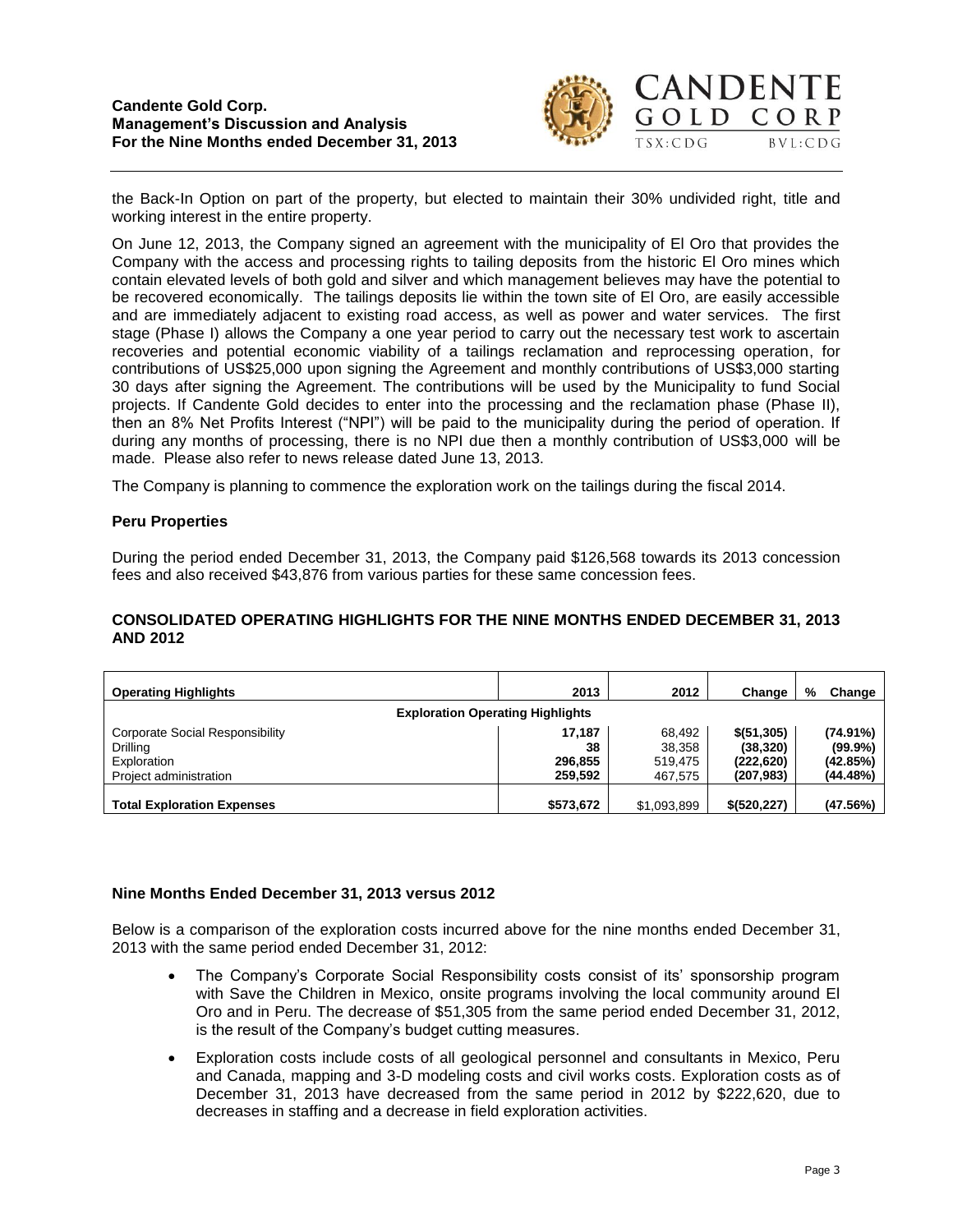

CORP  $BVL:CDG$ 

 Costs included in project administration are salaries for the administrative staff on site at El Oro and the costs of maintaining the base camp operations at El Oro. These costs have decreased from the same period in 2012 because of a decrease in the Company's exploration activities during 2013.

#### **CONSOLIDATED FINANCIAL HIGHLIGHTS**

*Consolidated Financial Performance and Financial Position for the Nine Months Ended December 31, 2013 For a summary of selected annual information for each of the three most recently completed financial years and quarterly consolidated financial results for each of the most recently completed nine months ending December 31, 2013, please refer to Appendix A.*

|                                                  | Interim Condensed Consolidated Statements of Financial Position |                   |                |                   |        |             |             |  |  |  |
|--------------------------------------------------|-----------------------------------------------------------------|-------------------|----------------|-------------------|--------|-------------|-------------|--|--|--|
|                                                  |                                                                 | December 31, 2013 | March 31, 2013 |                   |        | Change      | % Change    |  |  |  |
| Cash and cash equivalents                        |                                                                 | 137.392           | \$             | 647.357           | \$     | (509, 965)  | $(78.79)\%$ |  |  |  |
| Unproven mineral rights                          |                                                                 |                   |                |                   |        |             |             |  |  |  |
| interest                                         | \$                                                              | 11,733,373        | \$             | 12,802,274        | \$     | (1,068,901) | $(8.34)\%$  |  |  |  |
| <b>Total Assets</b>                              | \$                                                              | 12,148,276        | \$             | 13,893,869        | \$     | (1,745,593) | (12.56)%    |  |  |  |
| <b>Share Capital</b>                             | \$                                                              | 22,967,035        | \$             | 22,711,269        | \$     | 255,766     |             |  |  |  |
| Interim Condensed Consolidated Statement of Loss |                                                                 |                   |                |                   |        |             |             |  |  |  |
|                                                  |                                                                 | December 31, 2013 |                | December 31, 2012 | Change |             | % Change    |  |  |  |
| Net loss                                         |                                                                 | 2,336,201         | \$             | 1,466,833         | \$     | 869,368     | 59.27%      |  |  |  |
| Loss per share                                   | \$                                                              | 0.04              | \$             | 0.02              | \$     | 0.02        |             |  |  |  |
| Management fees, office                          |                                                                 |                   |                |                   |        |             |             |  |  |  |
| salaries and benefits                            | \$                                                              | 150,366           | \$             | 140.401           | \$     | 9,965       | 7.1%        |  |  |  |
| Share-based compensation                         | \$                                                              | 201.771           | \$             | 6,478             | \$     | 195,293     | 3,014%      |  |  |  |
| Consulting                                       | \$                                                              | 67,578            | \$             | 74,772            | \$     | (7, 194)    | $(9.62)\%$  |  |  |  |
| Regulatory and filing fees                       | \$                                                              | 41,249            | \$             | 58,241            | \$     | (16, 992)   | (29.18)%    |  |  |  |
| Audit and tax advisory                           | \$                                                              | 38,534            | \$             | 47.746            | \$     | (9,212)     | (19.29)%    |  |  |  |

# **Nine Months Ended December 31, 2013**

Total cash and cash equivalents as of December 31, 2013 decreased from March 31, 2013 by \$509,965 as a result of \$650,465 cash paid for exploration and general and administration expenses during the nine months ended December 31, 2013 (total exploration and general and administration expenditures totaled \$573,672 and \$655,681, respectively at December 31, 2013). This decrease was offset by \$260,000 cash provided from the first tranche of the Company's private placement.

Total assets decreased from \$13,893,869 to \$12,148,276, a decrease of \$1,745,593 due mainly to impairment recognized on the Companies Peruvian properties in the amount of \$1,155,220.

Net loss and loss per share increased from the same period in 2012 by \$869,368, as a result of an impairment recognized on the Companies Peruvian Properties of \$1,155,220. This impairment was offset against a decrease in total exploration expenditures of \$222,620 (explained in the prior section of this MD&A).

Below is an explanation of the variances of amounts included in total general and administrative expenses for the period ended December 31, 2013:

- Management fees, office salaries and benefits are personnel costs incurred at the Company's offices in Vancouver and Peru. These costs increased by \$9,965 from the same period in 2012, as a result of costs of Company layoffs.
- Share-based compensation expense for the period ended December 31, 2013 was \$201,771. This was an increase from the same period in 2012 of \$195,293 and is result of having more vested options during the nine-month period ended December 31, 2013 than for the same period in 2012.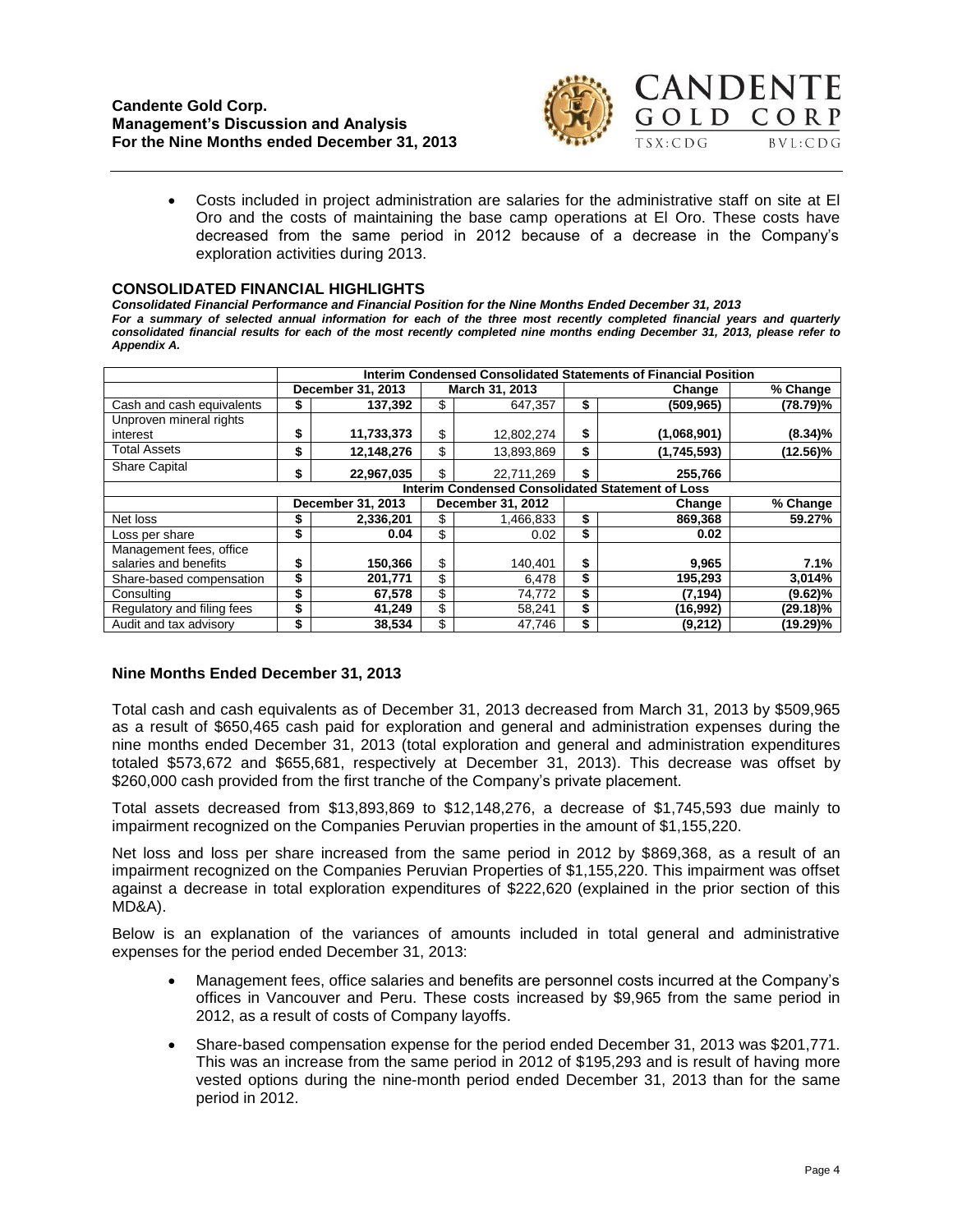

 Consulting fees decreased from the same period in 2012 by \$7,194 as a result of a decrease in the company's activities.

# **LIQUIDITY AND CAPITAL RESOURCES**

The following table summarizes the Company's cash flow activities for the nine months ended December 31, 2013 and 2012:

|                                                   | For the Nine Months Ended<br>December 31, |           |  |               |    | 2013 versus 2012 |          |  |  |  |  |
|---------------------------------------------------|-------------------------------------------|-----------|--|---------------|----|------------------|----------|--|--|--|--|
| <b>Cash Flow</b>                                  |                                           | 2013      |  | 2012          |    | Change           | % Change |  |  |  |  |
| Used in Operating<br><b>Activities</b>            | \$                                        | (605,067) |  | (1, 168, 518) | \$ | 563,451          | 48.21%   |  |  |  |  |
| Cash flows from (used<br>in) Investing Activities | \$                                        | (98, 220) |  | (306,564)     | \$ | 208,344          | 67.96%   |  |  |  |  |
| Provided from<br><b>Financing Activities</b>      | \$                                        | 260,537   |  | 25,599        | \$ | 234,938          | 917.76%  |  |  |  |  |
| Effect of exchange<br>rate changes on cash        |                                           | (67, 215) |  | (6,533)       |    | (60, 682)        | 928.85%  |  |  |  |  |
| Cash beginning of<br>period                       | \$                                        | 647,357   |  | 2,364,289     | \$ | (1,716,932)      | (72.62)% |  |  |  |  |
| Cash end of period                                | \$                                        | 137,392   |  | 908,273       |    | (770,881)        | (84.87)% |  |  |  |  |

#### **OPERATING ACTIVITIES 2013 versus 2012**

Cash flows used in operating activities decreased from the same period in 2012 by \$563,451. The decrease was the result of a decrease in total exploration expenses of \$520,227 including project administration costs, exploration, drilling and corporate social responsibility (explained above).

#### **INVESTING ACTIVITIES 2013 versus 2012**

Cash used for investing activities decreased from the same period in 2012 by \$208,344. The decrease was the result of less acquisition costs in 2013 and recovery of acquisition costs paid in Mexico and Peru.

#### **FINANCING ACTIVITIES 2013 versus 2012**

Cash provided by financing activities increased from the same period in 2012 by \$234,938, as a result of Cdn \$270,000 received from the issuance of 5,400,000 shares at Cdn \$ 0.05 on December 23, 2013 corresponding to the first tranche of the Company's non-brokered private placement.

# **CAPITAL RESOURCES AND LIQUIDITY OUTLOOK**

The Company's capital resources include existing cash and cash equivalents of \$137,392 and trade and other receivables of \$116,618. The Company anticipates that during 2014 it will use all of its available capital resources to pay for its existing working capital commitments and commitments related to ongoing exploration activities in Mexico and Peru. The Company anticipates that it will need to raise additional capital during fiscal 2014 to continue project development in Mexico and Peru.

In January 2014, Cdn\$476,025 was raised (see below). As at the date of this MD&A, there is approximately Cdn\$470,000 in cash and cash equivalents.

The Company does not generate cash flows from operations and accordingly, Candente Gold will need to raise additional funds by entering into joint venture agreements or through the issuance of securities or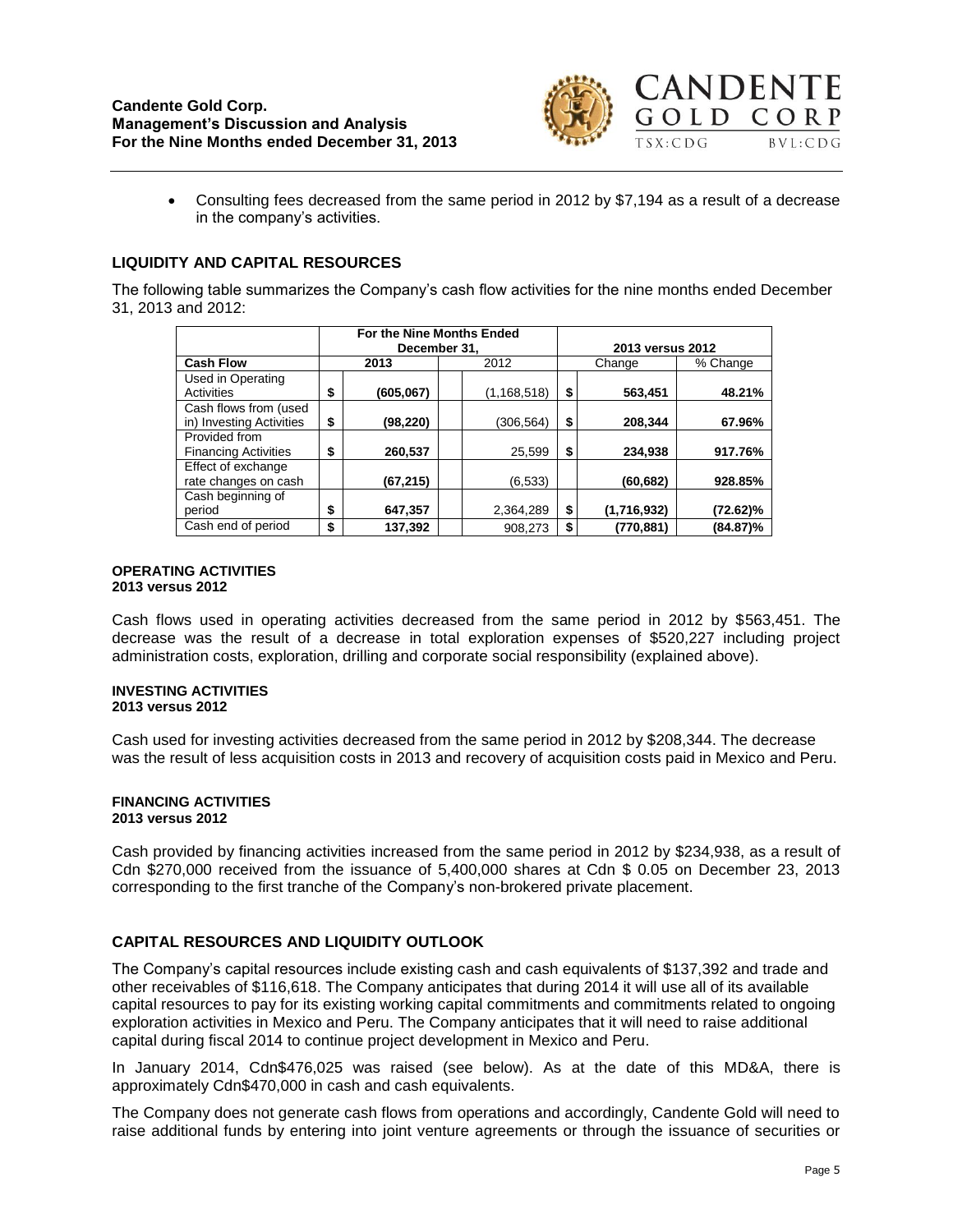

 $BVL:CDG$ 

resource secured debt. Although, Candente Gold has been successful in raising funds in the past there can be no assurance Candente Gold will be able to raise sufficient funds in the future, in which case the Company may be unable to meet its obligations as they come due in the normal course of business. These factors may cast significant doubt regarding the Company's ability to continue as a going concern. Should Candente Gold be unable to realize its assets and discharge its liabilities in the normal course of business, the net realizable value of its assets may be materially less than the amounts on the statement of financial position.

The Company has received an expression of interest from Fideicomiso de Fomento Minero ("FIFOMI") to provide financing to the Company of up to US\$25,000,000 for exploration and test work on the Company's recently acquired Tailings deposit at El Oro, Mexico.

In addition to assistance with the Tailings Project, FIFOMI has also expressed an interest in financing and providing technical assistance with exploration for high-grade mineralization in new veins or extensions of known veins on the El Oro property in which Candente Gold has a 70% interest.

Following various meetings and a site visit to El Oro by FIFOMI's Special Technical Analyst, Candente Gold has been invited to complete an application to FIFOMI for the Financing and technical assistance, which is subject to, among other things, FIFOMI completing a due diligence review of the Company and approving the Company's application.

# **SHARE CAPITAL**

On December 23, 2013 the Company issued 5,400,000 shares at a price of Cdn\$0.05 per share in respect of the first tranche of the private placement. As of December 31, 2013, the Company had 67,619,760 common shares outstanding.

On January 22, 2014 the company completed its private placement, closing on its second tranche by issuing 9,520,000 common shares at Cdn\$0.05 per share for second tranche proceeds of Cdn\$476,025.

As of February 14, 2014, the Company had 629,000 finders' warrants outstanding in respect of the private placement and 4,836,500 outstanding share options with a weighted average exercise price of Cdn\$0.45 and an expected life of 3.85 years. The exercise prices for the outstanding share options, range from Cdn\$ 0.25 to Cdn\$ 0.80.

Following the spin out of Candente Gold from Candente Copper in January 2010, the Company has a commitment to issue shares of Candente Gold upon exercise of certain outstanding Candente Copper options ("Deemed Options"). As at December 31, 2013, 509,000 of these options are outstanding with a weighted exercise price of Cdn\$0.42 and an expiry date of September 4, 2014.

# **COMMITMENTS AND CONTINGENCIES**

The Company entered into the agreements for operating leases. The minimum annual payments required are as follows:

|                          | 2014   | 2015    | 2016    | 2017    | 2018    |
|--------------------------|--------|---------|---------|---------|---------|
| Facility leases (a)      | 18.900 | 25,200  | 25,200  | 25,200  | 25.200  |
| Operating leases (b)     | 64.246 | 85.661  | 85.661  | 85.661  | 85.661  |
| <b>Total commitments</b> | 83.146 | 110.861 | 110.861 | 110.861 | 110.861 |

# (a) **Facility leases**

The Company has entered leases of an office and warehouse with unrelated corporations in Mexico.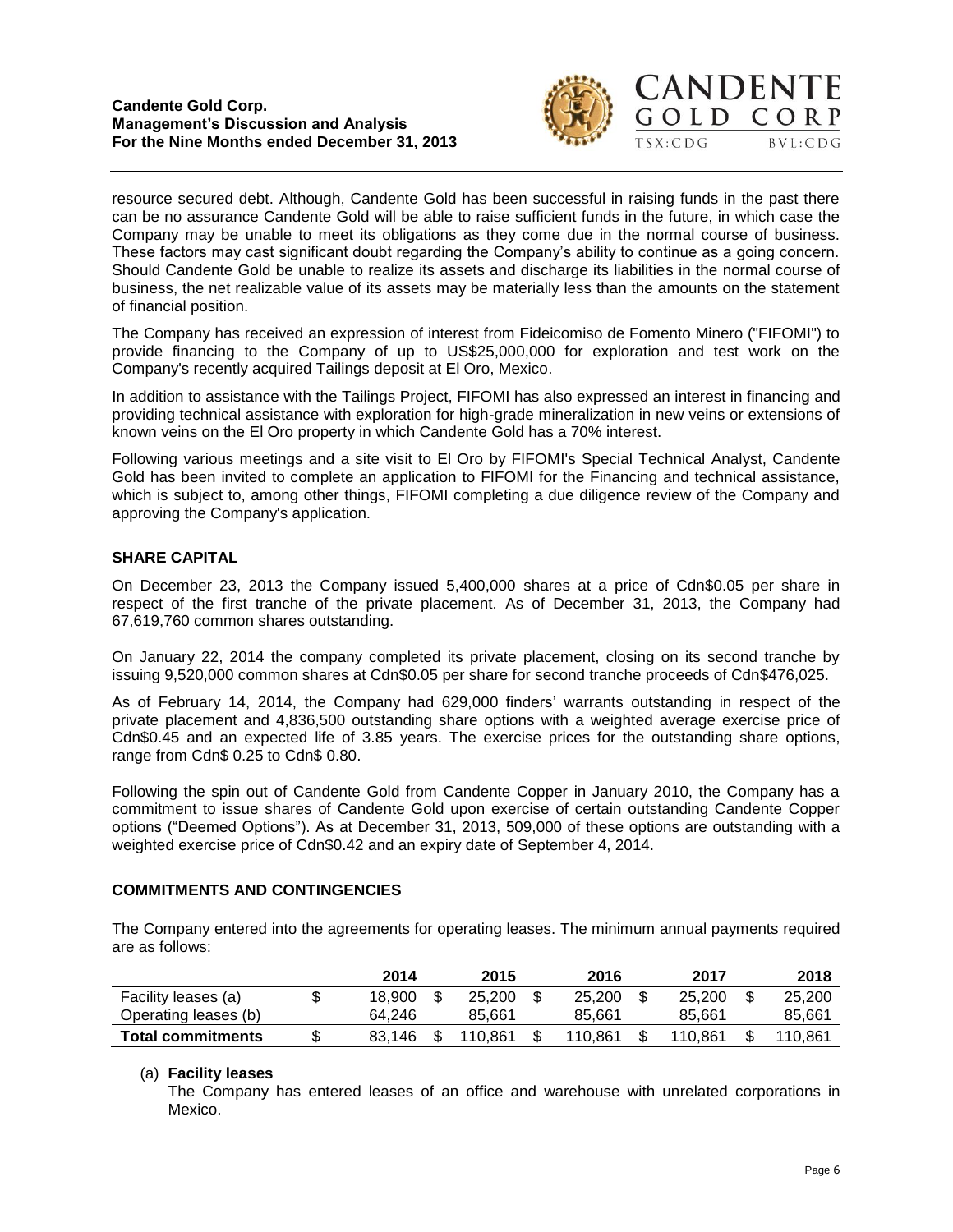

### (b) **Operating leases**

The Company has entered into contractual obligations with contractors with respect to its operations in Mexico

# **RELATED PARTY TRANSACTIONS**

The Company's related parties consist of companies owned by executive officers and directors. The following is a list of the related parties that the Company enters into trading transactions with:

- Ridley Rocks Inc. CEO & President, management and exploration fees
- SW Project Management Vice-President, project management and exploration fees
- Michael Thicke Geological Consulting Inc. Exploration fees
- Delphis Financial Strategies CFO and management fees to October 27, 2012
- Phoenix One Consulting Inc. CFO and management fees starting June 20, 2012 and ending on November 29, 2013.
- CJ Dong Consulting Inc.  $-$  CFO and management fees starting November 29<sup>th</sup>, 2013.

Amounts due to related parties are unsecured, non-interest bearing and due on demand. Accounts payable at December 31, 2013 included approximately \$2,300 due to related parties, (March 31, 2012- \$), and \$495,889 (March 31, 2013: \$310,552) due to Candente Copper Corp., a shareholder of the Company.

# **Compensation of key management personnel**

The remuneration of directors and key management personnel who have the authority and responsibility for planning, directing and continuing the activities of the Company during the nine month period ended December 31, 2013 and 2012, were as follows:

|                                  | Nine months ended        |                          |  |  |  |  |
|----------------------------------|--------------------------|--------------------------|--|--|--|--|
|                                  | <b>December 31, 2013</b> | <b>December 31, 2012</b> |  |  |  |  |
| Salaries and fees                | \$61,575                 | \$180,562                |  |  |  |  |
| Share-based compensation expense | 64.327                   | 3,006                    |  |  |  |  |
|                                  | \$125,902                | \$94,189                 |  |  |  |  |

- Salaries and fees include the related party transactions.
- Share-based compensation expense is the fair value of options expensed to directors and key management personnel during the three months ended December 31, 2013 and 2012.
- The Company does not remunerate the directors of the Company unless its market capitalization is greater than \$75 million. During the three month period ended December 31, 2013 the Company paid \$nil in directors fees (2012 - \$nil).

# **CRITICAL ACCOUNTING ESTIMATES AND JUDGEMENTS**

The Company's significant accounting policies are summarized in Note 3 of its interim consolidated financial statements for the nine months ended December 31, 2013. The preparation of consolidated

 $BVL:CDG$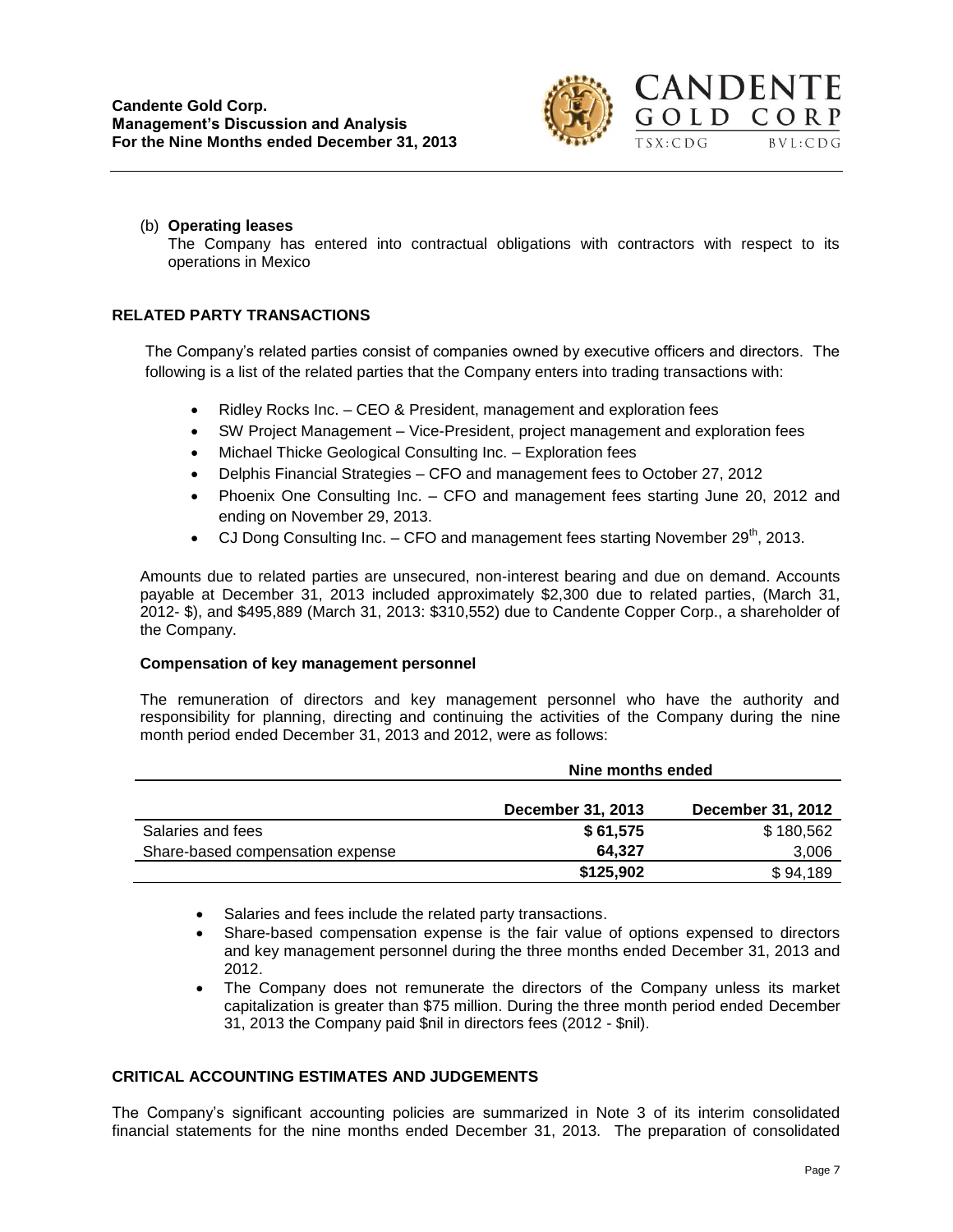

financial statements in accordance with IFRS requires management to select accounting policies and make estimates and judgments that may have a significant impact on the consolidated financial statements. The Company regularly reviews its estimates; however, actual amounts could differ from the estimates used and, accordingly, materially affect the results of operations.

- (a) Critical accounting estimates
	- i. Valuation of share-based compensation and warrants

When options and warrants are issued, the Company calculates their estimated fair value using a Black-Scholes valuation model, which may not reflect the actual fair value on exercise. The Company uses historical Company stock prices and estimated dividend yield rates to arrive at the inputs that are used in the valuation model to calculate the fair value of the options or warrants.

ii. Income taxes

The determination of the Company's income and other tax liabilities requires interpretation of complex laws and regulations often involving multiple jurisdictions. Deferred tax assets, including those arising from unutilized tax losses, require management to assess the likelihood that the Company will generate taxable income in future periods in order to utilize recognized deferred tax assets. Estimates of future taxable income are based on forecasted cash flows from operations and the application of existing tax laws in each applicable jurisdiction. To the extent that future cash flows and taxable income differ significantly from estimates, the ability of the Company to realize a deferred tax asset could be materially impacted.

- (b) Critical accounting judgments
	- i. Unproven mineral right interests

Mineral properties, include the cost of acquiring licenses, exploration and analysis, project administration, drilling, community and social values and environmental and health and safety. The technical feasibility and commercial viability of extracting a mineral resource is considered to be determinable when proven reserves are determined to exist, the rights of tenure are current and it is considered probable that the costs will be recouped through successful development and exploitation of the area, or alternatively by sale of the property. Management is required to exercise significant judgment in determining the timing of the determination of the technical and economic feasibility of the mineral resource.

# **CONTROL MATTERS**

Disclosure controls and procedures are designed to provide reasonable assurance that material information is gathered and reported to senior management as is appropriate to permit timely decisions regarding public disclosure.

Management is reasonably confident that material information relating to the Company, including its consolidated subsidiaries, is being made known to senior management in a timely manner, and that the Company's disclosure controls and procedures are effective not only with respect to the Company's annual filing requirements but on an ongoing basis.

# **INTERNAL CONTROLS OVER FINANCIAL REPORTING ("ICFR")**

Internal control over financial reporting is a process designed to provide reasonable assurance regarding the reliability of financial reporting and the preparation of financial statements for external purposes in accordance with IFRS.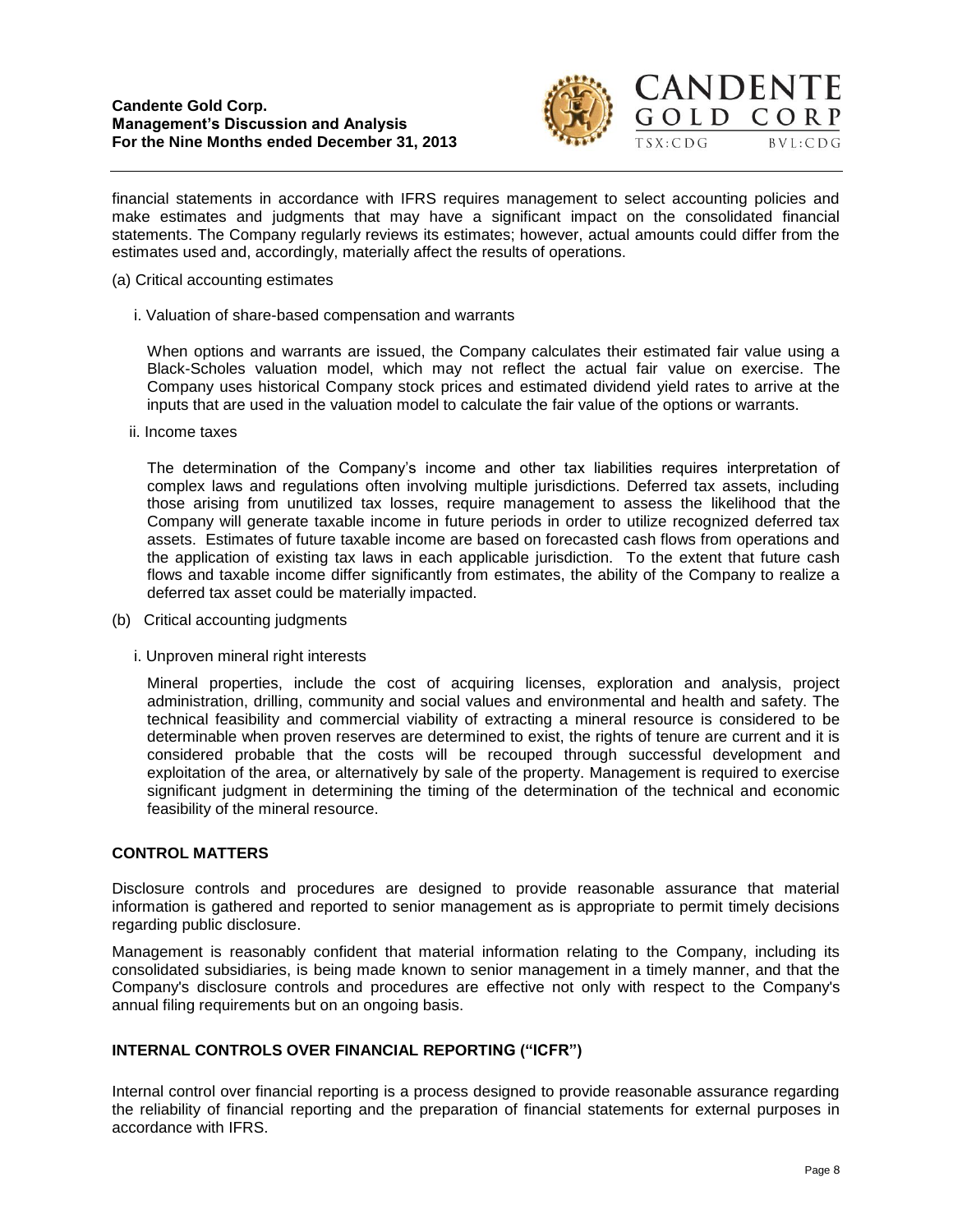

 $BVL:CDG$ 

The Company's internal control over financial reporting includes policies and procedures that pertain to the maintenance of records that accurately and fairly reflect the additions to and dispositions of the assets of the Company; provide reasonable assurance that transactions are recorded as necessary to permit preparation of financial statements in accordance with IFRS and the Company's receipts and expenditures are made only in accordance with authorization of management and the Company's directors; and provide reasonable assurance regarding prevention or timely detection of unauthorized acquisition, use or disposition of the Company's assets that could have a material effect on the annual or interim financial statements.

Any system of internal controls over financial reporting, no matter how well designed, has inherent limitations. Therefore, even those systems determined to be effective can provide only reasonable assurance with respect to financial statement preparation and presentation.

An evaluation of the design effectiveness of the Company's internal controls over financial reporting was conducted as of December 31, 2013 by the Company's management. Based on this evaluation, the Company's CEO and CFO have concluded that the design, disclosure controls, procedures and the effectiveness of the Company's internal controls over financial reporting was and is effective. The Board of Directors is ultimately responsible for ensuring that the internal control of financial reporting is effective and has been overseeing the Company's Management in this regard.

There were no changes in the Company's internal control over financial reporting during the period from April 1, 2013 to December 31, 2013 that have materially affected, or are reasonably likely to affect, the Company's internal control over financial reporting.

# **RISK FACTORS**

The Company is subject to a number of significant risks due to the nature and the current stage of its business and the effect of worldwide economic conditions. Exploration of mineral properties involves a high degree of technical, financial and social risk. While discovery of a mineral deposit may result in substantial rewards, few exploration properties are ultimately developed into producing mines. Major expenditures may be required to establish resources and reserves by drilling, constructing mining and process facilities, developing metallurgical processes and extracting base and precious metals from ore. It is impossible to ensure that the current exploration programs of the Company will result in profitable commercial mining operations.

Risk factors that should be taken into account in assessing the Company's activities and any investment in the Company include, but are not limited to, those listed below. Any one or more of these risk factors could have a material impact on the financial condition of the Company. This information, by its nature, is not all-inclusive and risk factors that have not been listed could have a material impact on the future financial condition of the Company.

#### *Economic conditions may prevent the Company from obtaining the capital required to continue operations*

The Company's ability to continue operations is contingent on its ability to obtain additional financing. Equity market conditions, funding environments and the price of the Company's common shares may make it dilutive and difficult to raise funds by the sale of the Company's shares. An investment in the shares of a junior resource company is considered to be a high-risk investment.

# *History of Losses*

The Company has incurred a net loss for the three months ended December 31, 2013 of \$437,139 and is expected to continue to generate losses while it continues to be an exploration stage company. The Company anticipates significant expenditures for its mineral exploration programs. Since most exploration projects do not result in the discovery of commercially productive mineral reserves and are ultimately expensed in full, the Company expects to report net losses into the foreseeable future.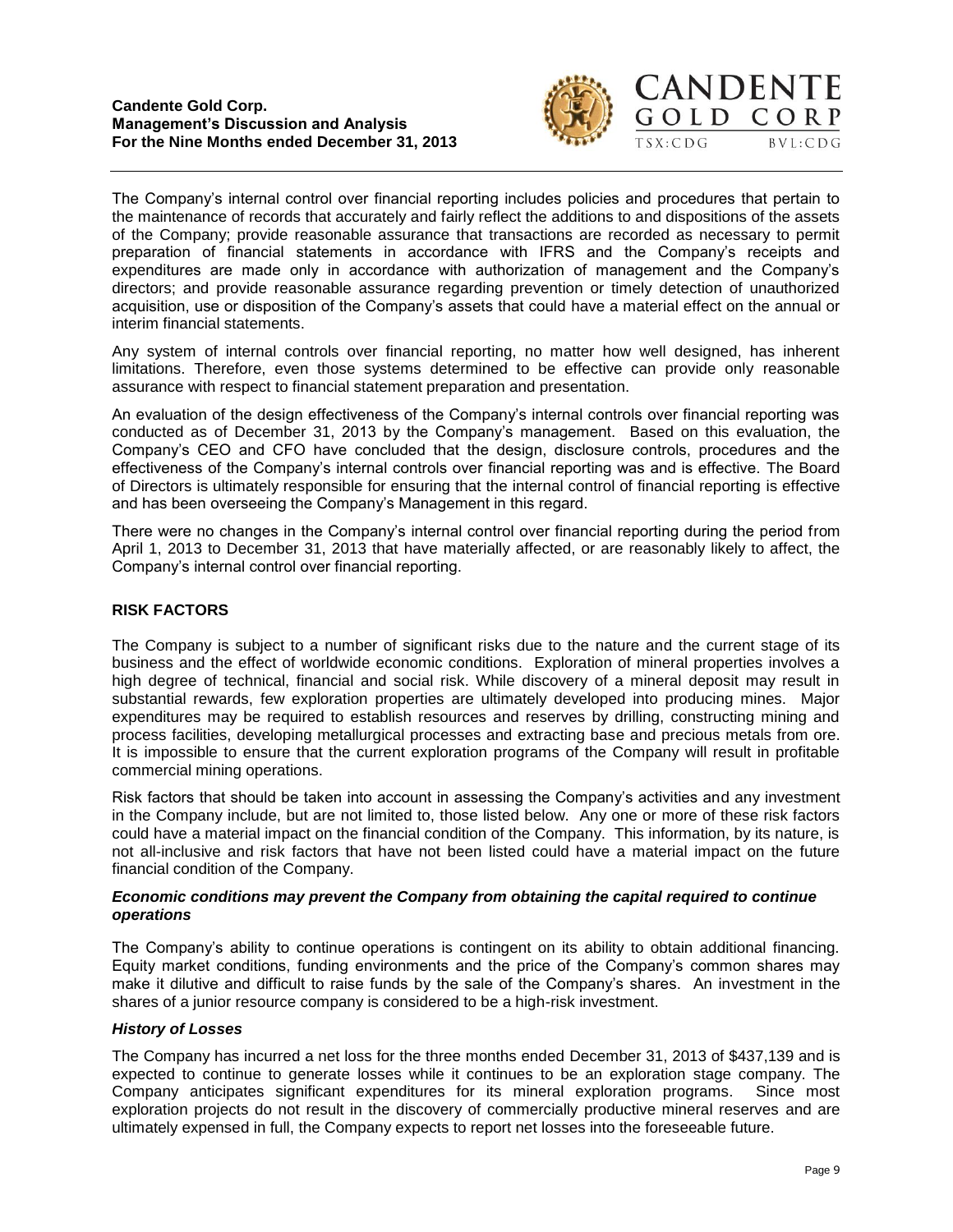

OLD CORP

 $BVL:CDG$ 

The long term profitability of the Company's operations will be in part directly related to the success of its exploration programs, which are affected by numerous factors including the cost of such programs, the amount of mineral resources or reserves discovered and fluctuations in the price of any minerals produced.

# *Dilution*

The Company does not generate any revenues from production and may not have sufficient financial resources to undertake by itself all of its planned exploration, feasibility and development programs. The Company has limited financial resources and has financed its operations primarily through the sale of securities such as common shares. The Company will need to continue its reliance on the sale of such securities for future financing, resulting in potential dilution to the Company's existing shareholders. The amount of additional funds required will depend largely on the success of the Company's exploration programs and extent of future development activities.

Further exploration programs will depend on the Company's ability to obtain additional financing which may not be available under favorable terms, if at all. If adequate financing is not available, the Company may not be able to commence or continue with its exploration and development programs or to meet minimum expenditure requirements to prevent the full or partial loss of its mineral properties. Also, failure to meet the Company's share of costs incurred under joint venture arrangements to which it is a party may result in a reduction of its interests in mineral properties. Furthermore, if other parties to such agreements do not meet their share of such costs, the Company may be unable to finance the cost required to complete the recommended programs.

# *No Known Mineral Reserves*

All of the Company's mineral properties are in the exploration stage and are without known mineral reserves. Although the Company may discover mineral reserves through its exploration programs, commercial production may not be warranted due to insufficient quantities. Development of any of the Company's properties will only follow upon obtaining satisfactory exploration results. However, few mineral properties that are explored are ultimately developed into producing mines.

In the event a commercially productive mineral reserve is discovered, substantial expenditures are required to develop mineral reserves for production, development of metallurgical processes for extraction and to develop the mining and processing facilities and infrastructure at the production site. The marketability of any minerals discovered may be affected by numerous factors which are beyond the Company's control and which cannot be accurately predicted, such as market fluctuations, the proximity and capacity of milling facilities, mineral markets and processing equipment, and such other factors as government regulations, including regulations relating to royalties, allowable production, importing and exporting of minerals, and environmental protection. Depending on the price of minerals produced, the Company may determine that it is impractical to commence or continue commercial production.

# *Title to Mineral Properties*

The Company believes it has diligently investigated title to all of its mineral properties and, to the best of its knowledge, title to all properties are in good standing. However, the properties may be subject to prior unregistered agreements or transfers, which may affect the validity of the Company's ownership of such properties.

Although the Company has exercised the usual due diligence with respect to title to properties in which it has a material interest, title to such properties may be challenged or impugned in the future. The Company makes a search of mining records in accordance with mining industry practices to confirm that it has acquired satisfactory title to its properties but does not obtain title insurance with respect to such properties. The possibility exists that title to one or more of its properties, particularly title to undeveloped properties, might be defective because of errors or omissions in the chain of title, including defects in conveyances and defects maintaining such claims. Should any defect in title be discovered by or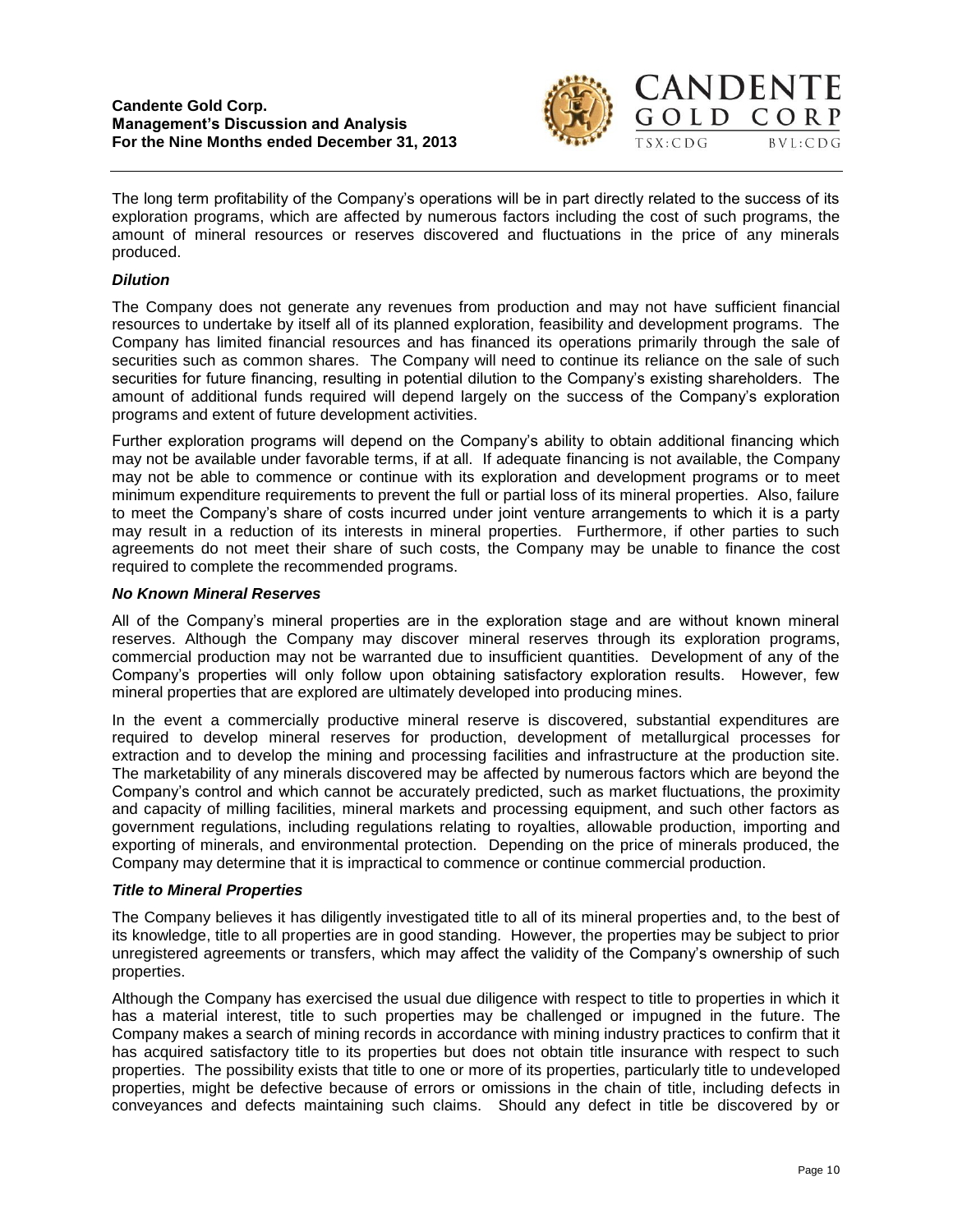

disclosed to the Company, all reasonable steps would be taken to perfect title to the particular claims in question. The Company is not aware of any material defect in the title to its mineral properties.

A claim on any of the Company's mineral properties, especially if commercially productive mineral resources or reserves are located, could adversely affect the Company's long term profitability as it may preclude entirely the economic development of a mineral property. Also, such a claim would affect the Company's current operations due to the high costs of defending against such claims and its impact on senior management's time.

#### *Key Personnel*

The Company is dependent on a relatively small number of key personnel, the loss of any of whom could have an adverse effect on the operations of the Company. The Company's success is dependent to a great degree on its ability to attract and retain qualified management personnel. The loss of such key personnel, through incapacity or otherwise, would require the Company to seek and retain other qualified personnel and could compromise the pace and success of its exploration activities. The Company does not maintain key person insurance in the event of a loss of any such key personnel. Also, certain management personnel of the Company are officers and/or directors of other publicly traded companies and will only devote part of their time to the Company.

Additionally, the Company has relied on and is expected to continue relying upon consultants and others for exploration and development expertise. In the event a commercial mineral deposit is discovered on any of the Company's properties, the Company will likely require the expertise of such consultants and others for the development and operation of a producing mine.

#### *Competition*

The resource industry is intensively competitive in all of its phases, and the Company competes with many companies possessing much greater financial and technical research resources. Competition is particularly intense with respect to the acquisition of desirable undeveloped base metal and precious metal properties. The principal competitive factors in the acquisition of such undeveloped properties include the staff and data necessary to identify, investigate and purchase such properties, and the financial resources necessary to acquire and develop such properties. Competition could adversely affect the Company's ability to acquire suitable prospects for exploration in the future.

### *Industry Operating Hazards and Risks*

Mineral exploration and development involves many risks, including location of commercially productive mineral resources or reserves, which may not occur even with a combination of experience, knowledge and careful evaluation. The operations in which the Company has a direct or indirect interest will be subject to all the hazards and risks normally incidental to resource companies, any of which could result in work stoppages and damage to persons or property or the environment and possible legal liability for any and all damage. Fires, power outages, labour disruptions, flooding, explosions, cave-ins, landslides social disruptions, political instability and the inability to obtain suitable or adequate machinery, equipment or labour are some of the industry operating risks involved in the development and operation of mines and the conduct of exploration programs. Other risks include injury or loss of life, severe damage to or destruction of property, clean-up responsibilities, regulatory investigation and penalties and suspension of operations. The occurrence of any of these operating risks and hazards may have an adverse effect on the Company's financial condition and operations.

Although the Company will, when appropriate, secure liability insurance in an amount which it considers adequate, the nature of these risks is such that liabilities might exceed policy limits, the liability and hazards might not be insurable, or the Company might elect not to insure itself against such liabilities due to high premium costs or other reasons, in which event the Company could incur significant costs that may have a material adverse effect upon its financial condition and operations.

#### *Government Regulations Political Climate*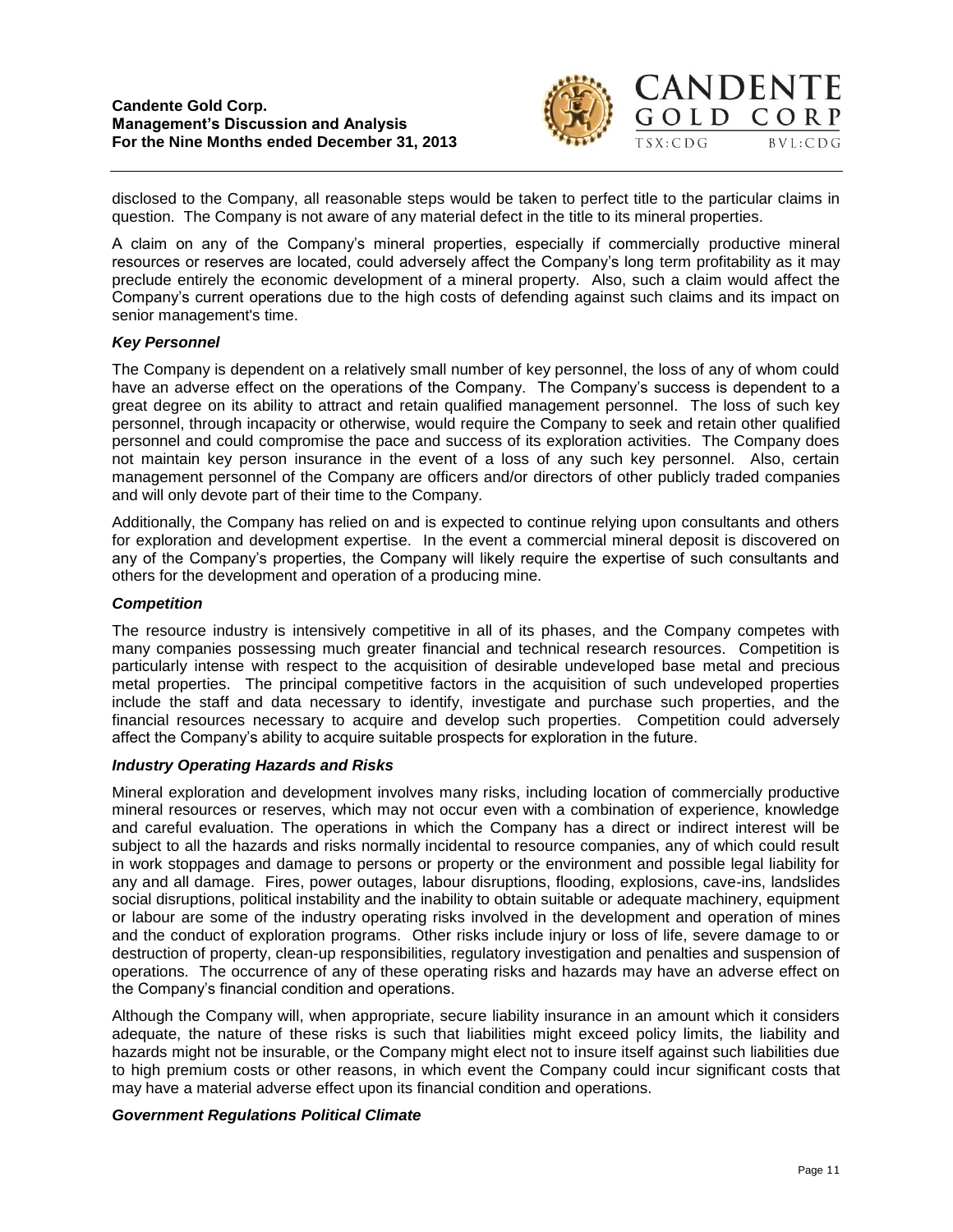

# **CANDENTE** GOLD CORP  $BVL:CDG$

Mineral exploration on the Company's properties are affected to varying degrees by: (i) government regulations relating to such matters as environmental protection, health, safety and labour; (ii) mining law reform; (iii) tax laws (iv) restrictions on production, price controls, and tax increases; (v) maintenance of claims; (vi) tenure; and (vii) expropriation of property through nationalization, requisition or confiscation. Any mineral exploration activities conducted by the Company, including commencement of production, require permits from governmental authorities and such operations are and will be governed by laws and regulations governing prospecting, mining, production, exports, taxes, labour standards, occupation health, waste disposal, toxic substances, land use, environmental protection, mine safety and other matters.

Companies engaged in the development and operation of mines and related facilities generally experience increased costs, and delays in development and/or production and other schedules as a result of the need to comply with applicable laws, regulations and permits. All permits required for the conduct of exploration, development and mining operations, including the construction of mining facilities, may not be obtainable by the Company on reasonable terms which would have an adverse effect on any mining project the Company might undertake. Additionally, failure to comply with applicable laws, regulations and permitting requirements may result in enforcement actions thereunder, including orders issued by regulatory or judicial authorities causing operations to cease or be curtailed, and may include corrective measures requiring capital expenditures, installation of additional equipment, or remedial actions. Parties engaged in mining exploration, development or operations may be required to compensate those suffering loss or damage by reason of the mining activities and may have civil or criminal fines or penalties imposed for violations of applicable laws or regulations.

To the best of the Company's knowledge, the Company is and will be operating in compliance with all applicable social and legal regulations. However, amendments to current governmental laws and regulations affecting mining companies, or the more stringent application thereof, or shifts in political conditions or attitudes could adversely affect the Company's operations including the potential to curtail or cease exploration programs or to preclude entirely the economic viability of a mineral property. The extent of any future changes to governmental laws and regulations cannot be predicted or quantified, but it should be assumed that such laws and regulations will become more stringent in the future. Generally, new laws and regulations will result in increased compliance costs, including costs for obtaining permits, delays or fines resulting from loss of permits or failure to comply with the new requirements.

# *Social Climate*

Social acceptance to operate during the various stages of a mining project is an integral part of operating such that lack thereof provides a very real risk during the exploration, exploitation and closure stages of mine development. In addition, the fact that the means and tools to manage social acceptance are not an exact science adds to the level of risk.

The Company has established Corporate Social Responsibility policies and programs that include:

- Regular communication with various members of the Community regarding their concerns and needs as well as our activities and objectives.
- Sustainable Development projects and alliances with International Non–Governmental Organizations ("NGOs") that are committed to improving the lives of families in under-developed regions.

The Company considers these initiatives as a foundation for building a positive and mutually beneficial long-term relationship with the various stakeholders in the project.

# *Environmental Liability*

Although the Company is not aware of any formal claims for damages related to any impact that its activities have had on the environment, it may become subject to such claims in the future. An environmental claim could adversely affect the Company's business due to the high costs of defending against such claims and its impact on senior management's time.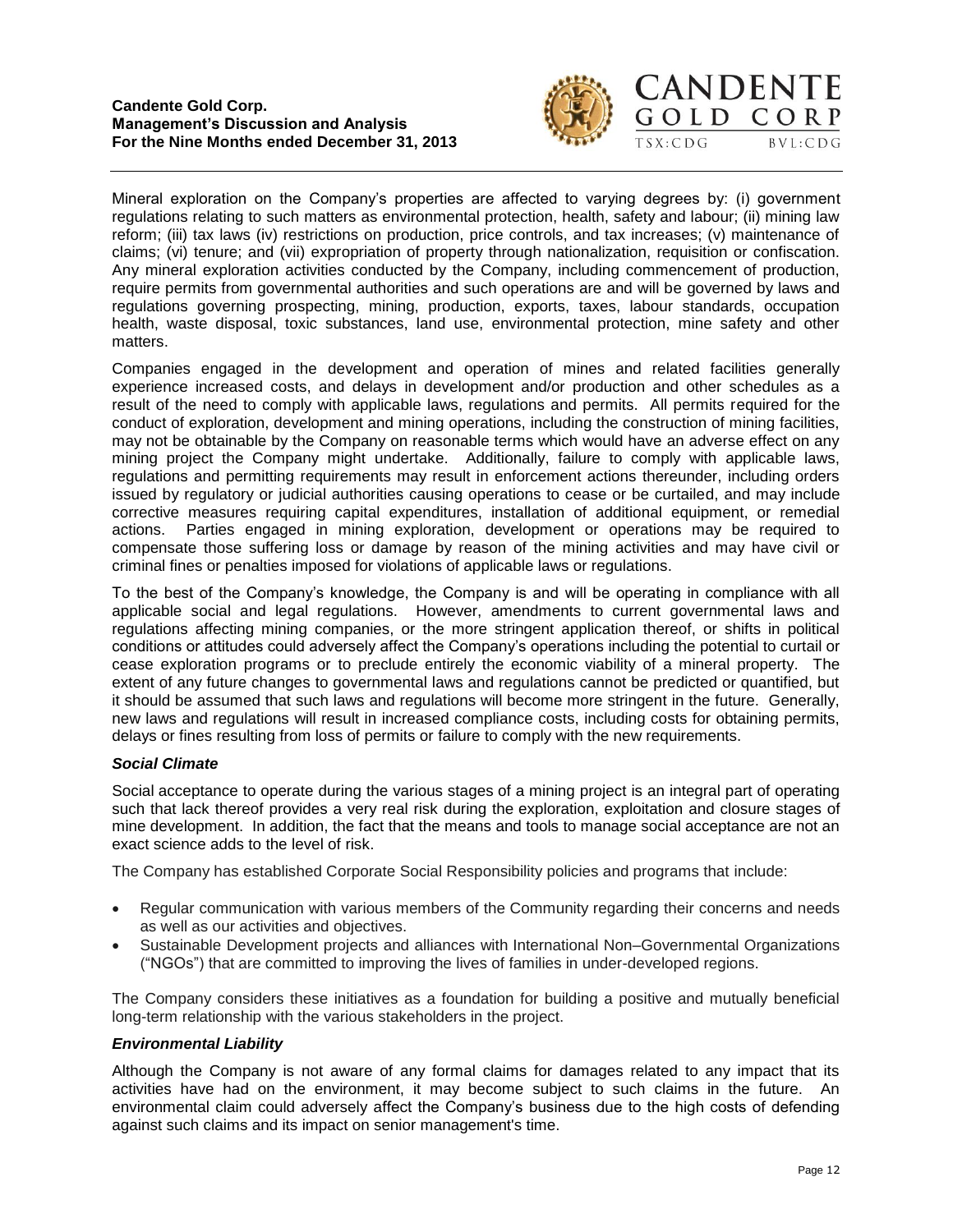

The Company conducts exploration activities in Peru and Mexico. Such activities are subject to various laws, rules and regulations governing the protection of the environment. All phases of the Company's operations are subject to environmental regulation in the jurisdictions in which it operates. Environmental legislation is evolving in a manner which requires stricter standards and enforcement, increased fines and penalties for non-compliance, more stringent environmental assessments of proposed properties and a heightened degree of responsibility for companies and their officers, directors and employees.

Although the Company is committed to compliance with all environmental regulations currently applicable, environmental hazards may exist on the Company's mineral properties, which are not known to the Company at present, that have been caused by previous or existing owners or operators.

Also, environmental regulations may change in the future which could adversely affect the Company's activities including the potential to curtail or cease exploration programs or to preclude entirely the economic development of a mineral property. The extent of any future changes to environmental regulations cannot be predicted or quantified, but it should be assumed that such regulations will become more stringent in the future. Generally, new regulations will result in increased compliance costs, including costs for obtaining permits, delays or fines resulting from loss of permits or failure to comply with the new regulations.

# *Fluctuations in Metal Prices*

Although the Company does not hold any known mineral reserves, its future revenues, if any, are expected to be in large part derived from the future mining and sale of base and precious metals or interests related thereto. The prices of these commodities have fluctuated widely, particularly in recent years, and are affected by numerous factors beyond the Company's control including international economic and political conditions, expectations of inflation, international currency exchange rates, interest rates, global or regional consumptive patterns, speculative activities, levels of supply and demand, increased production due to other new mine developments and improved mining and production methods, availability and costs of metal substitutes, metal stock levels maintained by producers and others and inventory carrying costs. The effect of these factors on the price of base and precious metals, and therefore the economic viability of the Company's operations, cannot be accurately predicted.

Depending on the price obtained for any minerals produced, the Company may determine that it is impractical to commence or continue commercial production.

Additional information, including the Company's most recent Annual Information Form, is available on SEDAR at [http://www.sedar.com](http://www.sedar.com/)